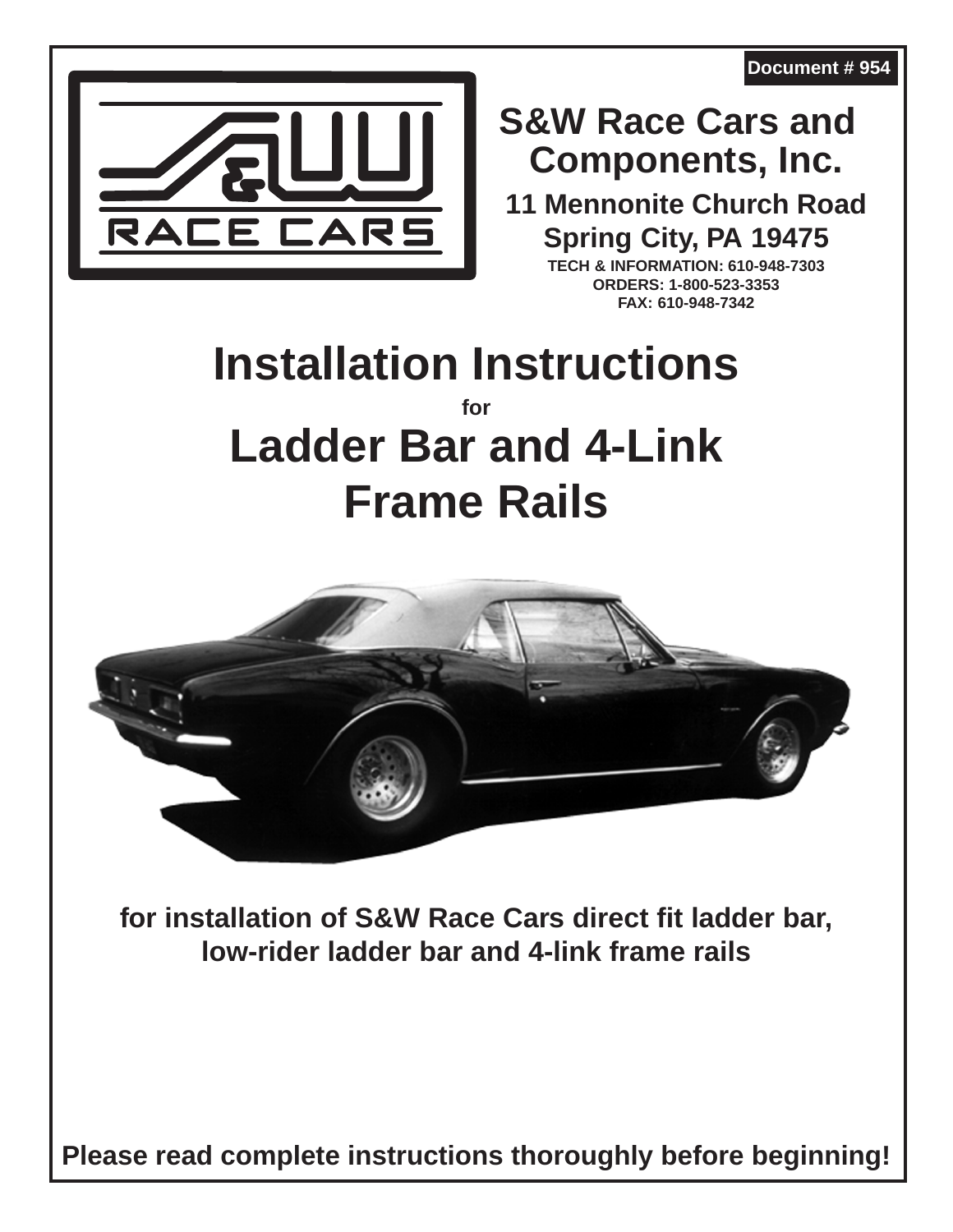**CAUTION!!! - The most important requirement for a successful installation of this, or any, S&W chassis component is that you take your time and use good common sense. Check & recheck all measurements before cutting or welding. If at any time before or during the installation you have any questions - STOP - and call our tech line at 610-948-7303 and we will gladly explain in more detail any step in the installation.**

#### **Preparation:**

Installing S&W RACE CARS frame rails and connectors into a clean car is a relatively easy job, although there are certain precautions that should be taken for your safety and to insure that the finished product is aligned properly. It is recommended that you wear eye protection during the removal of the stock floor, suspension and other components, and during welding and fabrication. Proper supports and jack stands must be used, not only for construction purposes (such as keeping the chassis level), but also for safety reasons. This work should be preformed in a dry, well lit shop with a level or near-level floor.

While installing your frame rails and connectors, remember that the quality of your workmanship will directly affect the ultimate strength of the entire race car structure. It is important that all areas to be welded are clean, free of oil, slag, paint, undercoating and, of course rust.

#### **Quality work requires the proper tools. Here is a list of some of the tools you will need.**

- A. Common hand tools for removing the stock suspension components and car interior.
- B. Jack stands for supporting the car and new frame rails.
- C. Floor jack for raising the car, removing the rear housing.
- D. Measuring tools 12' measuring tape, level, inclinometer, plumb bob, string, large square felt tip pen or soap stone.
- E. Cleaning tools gasket scraper and wire brush to remove undercoating.
- F. Cutting tools oxyacetylene torches, hand-held reciprocating saw or rotary grinder with a cutting disc.
- G. Welding equipment a MIG welder is recommended. TIG welding is acceptable, but is unnecessary for this type of work.

#### **Warning: As of Jan. 1 1995 stick welding has been prohibited by the NHRA!! S&W Race Cars strongly suggests that these components not be stick welded!!**

- 1) With all the stock components still in the car, measure and record the wheelbase and mark the axle centerline on the car body, directly above the wheel opening.
- 2) Raise the car to a comfortable working height and level it from front to back and side to side. This can be done front to back by placing the level on the rocker panel. Leveling the car side to side by placing the level on the front crossmember and on a horizontal floor panel at the rear of the car.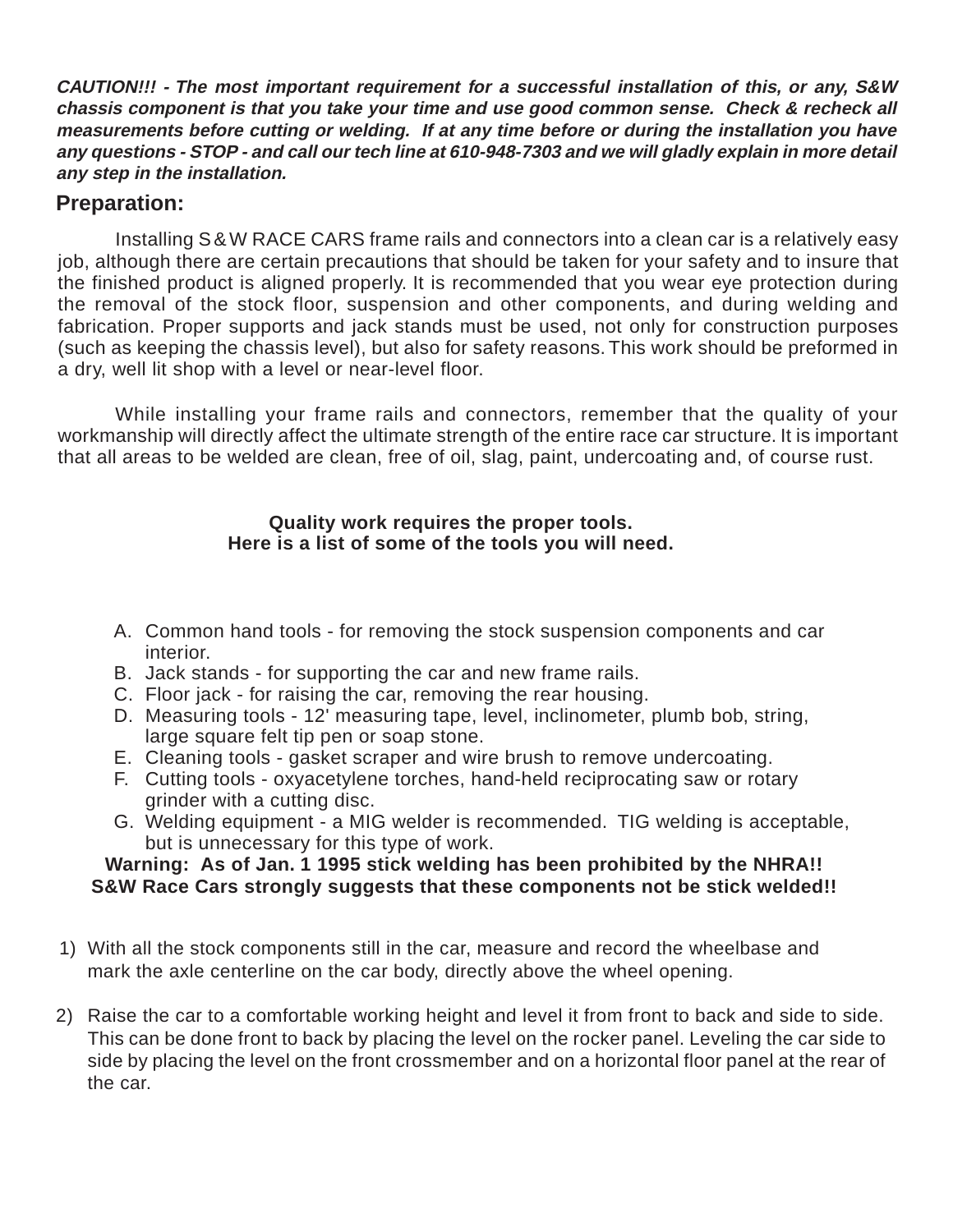3) In order to insure that your frame rails are centered in the car properly, you must first find the chassis centerline (C/L). The chassis C/L is the midpoint line that runs the length of the car. To find the C/L, drop a plumb line from the same two points on the opposite side of the car to the shop floor. Do this at the front and rear of the car. We suggest using the front control arm mounting points and the seam between the rear of the rocker panel and the quarter panel. Now measure half the distance between each set of plumb line marks on the floor. Each of these half distances can be connected and a straight line can be drawn on the floor running from front to back, which represents the center line of the car. It is good idea to drop a plumb line to the C/L on the ground and transfer it onto the car by punching marks on a few crossmembers. Now if you have to move the car or when you do future work, the C/L can be quickly reestablished. The C/L can also be used for suspension alignment work.

#### **Disassembly:**

- 4) Remove all stock components such as front and rear seats, carpeting and insulation, interior trim panels, rear wheels and tires, rear axle assembly, rear springs and shocks, brake lines, fuel lines ( remove electric fuel pump if rear mounted) and any rear mounted electrical components or wires.
- 5) If you purchased S&W Race Cars low rider rails you will need to remove the floor at the back section of the car. If you have part number 10-000 or 10-024, you should remove the floor from 39" in front of the axle centerline to the back of the car. If you have part number 10-025, 10-026, or 10-027, you should remove the floor from 27" in front of the axle centerline to the back of the car.

a) **For direct fit rails you should not remove the floor**, but you may have to notch the floor for some applications and frame rail locations. You should notch the floor after you locate where the frame rails will be for your application.

#### **Assembly:**

**Note: During the installation it is a good idea to just tack weld all your suspension and frame rails in place until you get completely finished, that way if you make a mistake you can fix it relatively easy.**

- 6) The most important step in frame rail installation is the location. The frame rails must be located so the suspension has maximum adjustability for your car to work properly.
- 7) Locate the rear housing at your desired ride height and wheel base.
- 8) Install your lower shock mounts (S &W PT# 40-222 or 40-224) to the rear housing as shown in their instructions.
- 9) Using a shock jig made to the installed height of your shocks, locate where the upper shock crossmember will be installed. ( The rear of the frame rail height will be determined by the upper shock crossmember height.)
- 10) Install the 4-link or ladder bar to the rear housing with the front brackets bolted to the front tube or tubes as per their instructions. ( The front of the frame rail height will be determined by the height of the front of the 4-link or ladder bar. It is very important that you have the front of your 4-link or ladder bar located on the front brackets so you can have the maximum adjustability.)
- 11) After you have located the height and width of the frame rails for your application, tack weld them in place in the car.
	- a) **For the direct fit rails** you should place the rails up to the floor and determine where you will notch the floor.
	- b) Notch the floor at the desired location. Then you can tack weld them in place.
- 12)Install the tires and wheels on the rear housing. Move the suspension up and down through it's travel checking all clearances ( tire to body and frame, housing to frame, shock to housing, etc...). If you have a suspension clearance problem refer to your instructions for that item. If all clearances are okay let the car down on the ground and check to see if the ride height is what you want.
- 13) If everything checks out, you should install a roll cage or roll bar, to complete your frame installation. After you have the cage or roll bar tacked in place. Finish welding your suspension, frame rails with crossmembers, and cage or roll bar in place.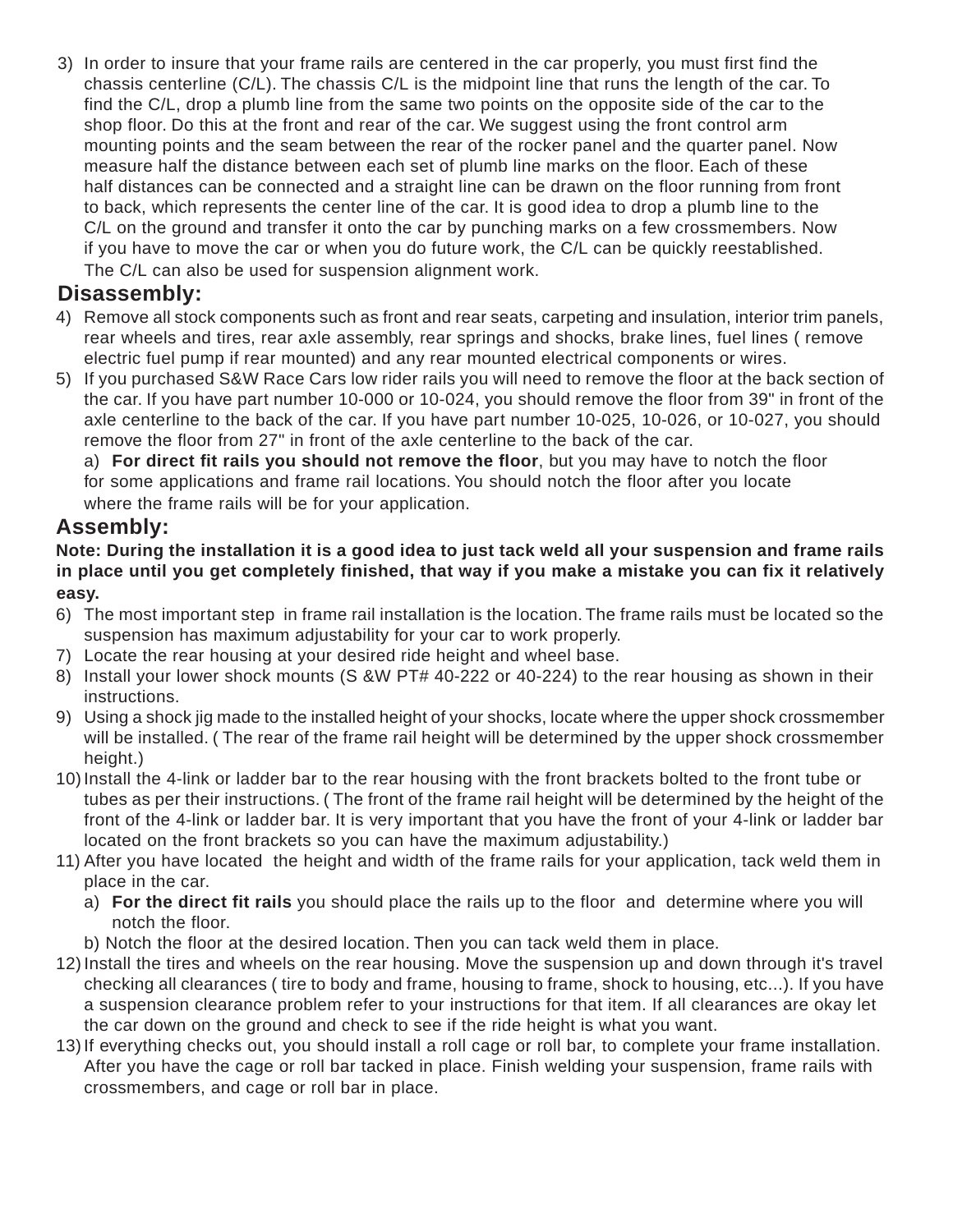### **Instructions For Locating The Rear Housing Under The Car**

- 1) With the car sitting on the ground at ride height and all the weight in the car, measure and record the wheel base and the rear housing center line measurement up and down. The up and down measurement should be made from the same two reference points on the body on both sides of the car.
- 2) Raise the car to a comfortable working height leveling it from side to side and sitting at the same angle front to back as it will ride. Leveling can be done side to side by placing the level on the front crossmember and on a horizontal floor panel at the rear of the car.
- 3) Position the rear housing under the car at the correct wheelbase **(note: the wheelbase should be checked on both sides of the car)** and raised to the desired ride height.
- 4) The ride height of the rear housing will be determined by the tire height and the ground clearance of the body or chassis.
	- a) Determine a suitable ground clearance at the rear edge of the rocker panel. Subtract this ground clearance from 1/2 of the tire diameter, this will give you the measurement from the center line of your axle tube to the bottom edge of the rocker panel. Position the rear at this height, leveling it from side to side.
- 5) Determine the housing location side to side **by the pinion center line,** not the opening of the housing. For most applications the pinion will be centered in the car or have a slight offset to the passenger side.
- 6) Set the pinion angle, the actual angle in degrees is not what is important; what is important is that the pinion is aimed directly at the tail shaft of the transmission. Imagine that the pinion and the driveshaft are one piece, with only one u-joint at the transmission yoke. By reducing the u-joint angle it will also reduce u-joint failure.